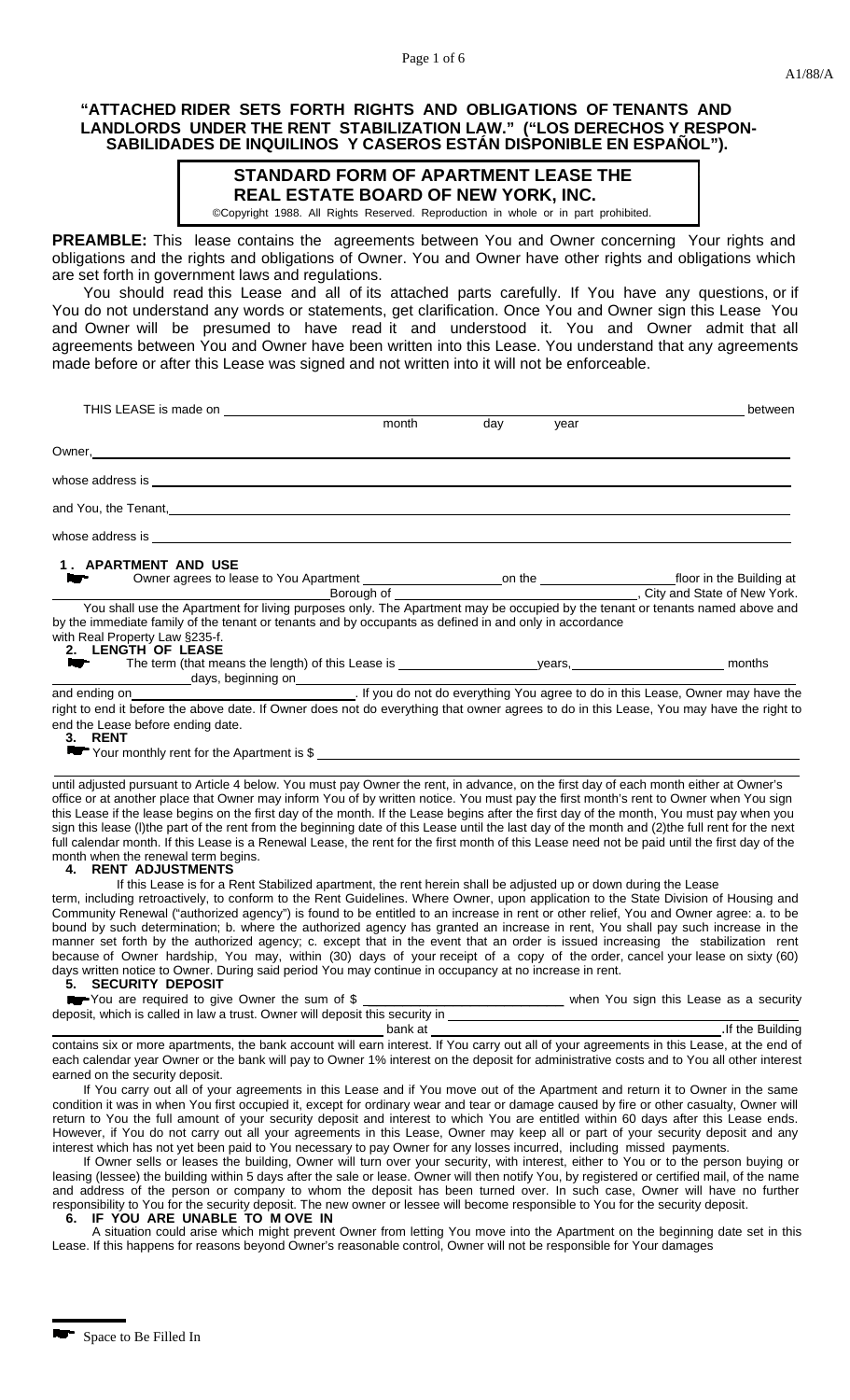#### Page 2 of 6

or expenses, and this Lease will remain in effect. However, in such case, this Lease will start on the date when You can

move in, and the ending date in Article 2 will be changed to a date reflecting the full term of years set forth in Article 2.

You will not have to pay rent until the move-in date Owner gives You by written notice, or the date You move in, whichever is earlier. If Owner does not give You notice that the move-in date is within 30 days after the beginning date of the term of this Lease as stated in Article 2, You may tell Owner in writing, that Owner has 15 additional days to let You move in, or else the Lease will end. If Owner does not allow You to move in within those additional 15 days, then the Lease is ended. Any money paid by You on account of this Lease will then be refunded promptly by Owner.<br>7. CAPTIONS

#### **7. CAPTIONS**

In any dispute arising under this Lease, in the event of a conflict between the text and a caption, the text controls. **8 . WARRANTY OF HABITABILITY**

A. All of the sections of this Lease are subject to the provisions of the Warranty of Habitability Law in the form it may have from time to time during this Lease. Nothing in this Lease can be interpreted to mean that You have given up any of your rights under that law. Under that law, Owner agrees that the Apartment and the Building are fit for human habitation and that there will be no conditions which will be detrimental to life, health or safety.

B. You will do nothing to interfere or make more difficult Owner's efforts to provide You and all other occupants

of the Building with the required facilities and services. Any condition caused by your misconduct or the misconduct of anyone under your direction or control shall not be a breach by Owner.<br>9. CARE OF YOUR APARTMENT-FND OF LEASE

## **9. CARE OF YOUR APARTMENT-END OF LEASE-MOVING OUT**

A. You will take good care of the apartment and will not permit or do any damage to it, except for damage which occurs through ordinary wear and tear. You will move out on or before the ending date of this lease and leave the Apartment in good order and in the same condition as it was when You first occupied it, except for ordinary wear and tear and damage caused by fire or other casualty.

B. When this Lease ends, You must remove all of your movable property. You must also remove at your own expense, any wall covering, bookcases, cabinets, mirrors, painted murals or any other installation or attachment You may have installed in the Apartment, even if it was done with Owner's consent. You must restore and repair to its original condition those portions of the Apartment affected by those installations and removals. You have not moved out until all persons, furniture and other property of yours is also out of the Apartment. If your property remains in the Apartment after the Lease ends, Owner may either treat You as still in occupancy and charge You for use, or may consider that You have given up the Apartment and any property remaining in the Apartment. In this event, Owner may either discard the property or store it at your expense. You agree to pay Owner for all costs and expenses incurred in removing such property. The provisions of this article will continue to be in effect after the end of this Lease.

## **10. CHANGES AND ALTERATIONS TO APARTMENT**

You cannot build in, add to, change or alter, the Apartment in any way, including wallpapering, painting, repainting, or other decorating, without getting Owner's written consent before You do anything. Without Owner's prior written consent, You cannot install or use in the Apartment any of the following: dishwasher machines, clothes washing or drying machines, electric stoves, garbage disposal units, heating, ventilating or air conditioning units or any other electrical equipment which, in Owner's reasonable opinion, will overload the existing wiring installation in the Building or interfere with the use of such electrical wiring facilities by other tenants of the Building. Also, You cannot place in the Apartment water-filled furniture.

#### **11. YOUR DUTY TO OBEY AND COMPLY WITH LAWS, REGULATIONS AND LEASE RULES**

A. **Government Laws and Orders.** You will obey and comply (1) with all present and future city, state and federal laws and regulations, including the Rent Stabilization Code and Law, which affect the Building or the Apartment, and (2) with all orders and regulations of Insurance Rating Organizations which affect the Apartment and the Building. You will not allow any windows in the Apartment to be cleaned from the outside, unless the equipment and safety devices required by law are used.

B. **Owner's Rules Affecting You.** You will obey all Owner's rules listed in this Lease and all future reasonable rules of Owner or Owner's agent. Notice of all additional rules shall be delivered to You in writing or posted in the lobby or other public place in the building, Owner shall not be responsible to You for not enforcing any rules, regulations or provisions of another tenant's lease except to the extent required by law.

C. **Your Responsibility**. You are responsible for the behavior of yourself, of your immediate family, your servants and people who are visiting You. You will reimburse Owner as additional rent upon demand for the cost of all losses, damages, fines and reasonable legal expenses incurred by Owner because You, members of your immediate family, servants or people visiting You have not obeyed government laws and orders of the agreements or rules of this Lease.

#### **12. OBJECTIONABLE CONDUCT**

As a tenant in the Building, You will not engage in objectionable conduct. Objectionable conduct means behavior which makes or will make the Apartment or the Building less fit to live in for You or other occupants. It also means anything which interferes with the right of others to properly and peacefully enjoy their Apartments, or causes conditions that are dangerous, hazardous, unsanitary and detrimental to other tenants in the Building. Objectionable conduct by You gives Owner the right to end this Lease.

## **13. SERVICES AND FACILITIES**

A. **Required Services.** Owner will provide cold and hot water and heat as required by law, repairs to the Apartment, as required by law, elevator service if the Building has elevator equipment, and the utilities, if any, included in the rent, as set forth in sub-paragraph B. You are not entitled to any rent reduction because of a stoppage or reduction of any of the above services unless it is provided by law.

B. The following utilities are included in the rent

C. **Electricity and Other Utilities.** If Owner provides electricity or gas and the charge is included in the rent on

Page 1, or if You buy electricity or gas from Owner for a separate (submetered) charge, your obligations are described **JES** in the Rider attached to this Lease. If electricity or gas is not included in the rent or is not charged separately by Owner,

You must arrange for this service directly with the utility company. You must also pay directly for telephone service if it is not included in the rent.

D. **Appliances**. Appliances supplied by Owner in the Apartment are for your use. They will be maintained and repaired or replaced by Owner, but if repairs or replacement are made necessary because of your negligence or misuse, You will pay Owner for the cost of such repair or replacement as additional rent.

E. **Elevator Service**. If the elevator is the kind that requires an employee of Owner to operate it, Owner may end this service without reducing the rent if: (1) Owner gives You 10 days notice that this service will end; and (2) within a reasonable time after the end of this 10-day notice, Owner begins to substitute an automatic control type of elevator and proceeds diligently with its installation.

F. **Storeroom Use.** If Owner permits You to use any storeroom, laundry or any other facility located in the building but outside of the Apartment, the use of this storeroom or facility will be furnished to You free of charge and at your own risk, except for loss suffered by You due to Owner's negligence. You will operate at your expense any coin operated appliances located in such storerooms or laundries.

#### **14. INABILITY TO PROVIDE SERVICES**

Because of a strike, labor trouble, national emergency, repairs, or any other cause beyond Owner's reasonable control, Owner may not be able to provide or may be delayed in providing any services or in making any repairs to the Building.



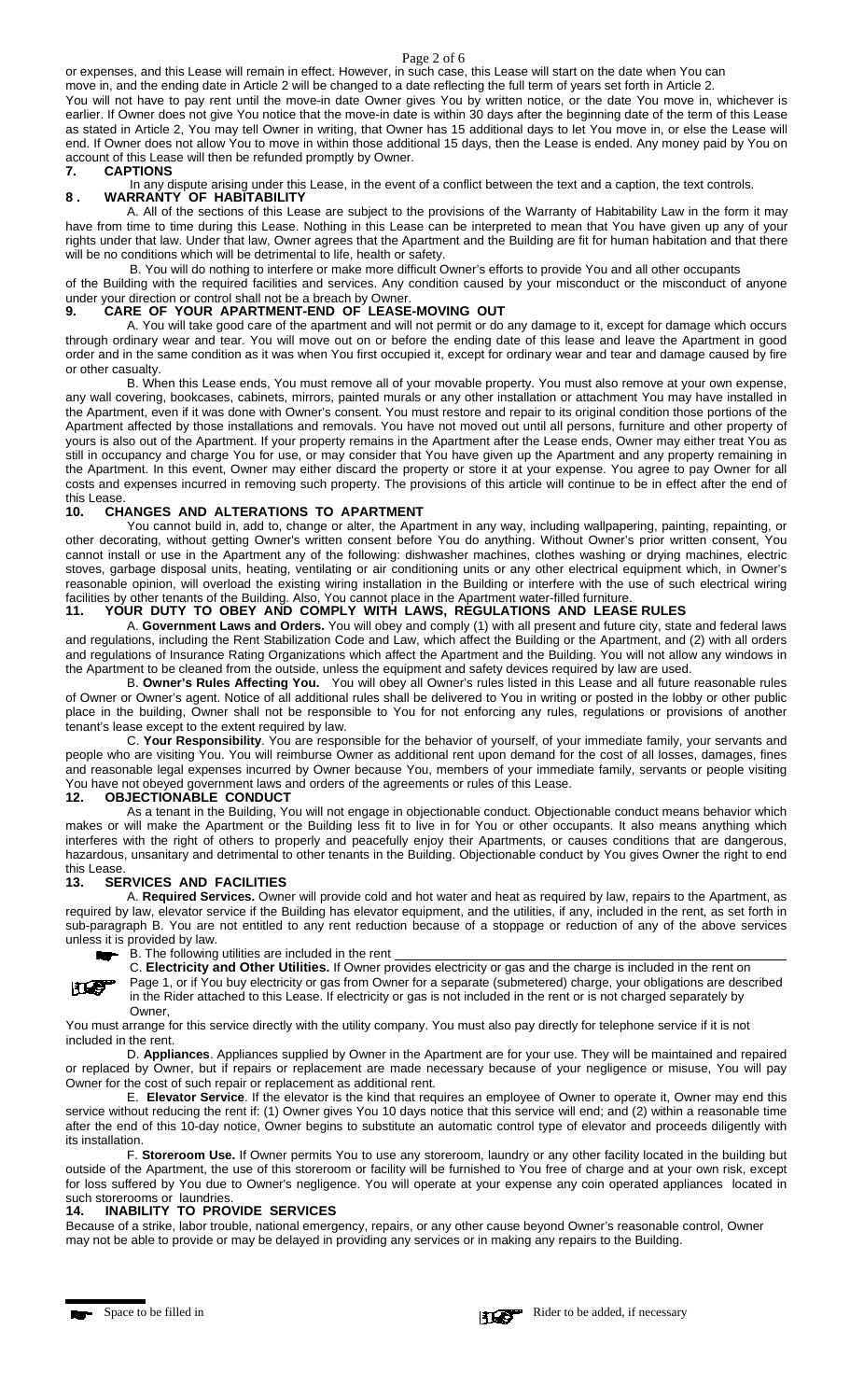Page 3 of 6

In any of these events, any rights You may have against Owner are only those rights which are allowed by laws in effect when the reduction in service occurs.

#### **15. ENTRY TO APARTMENT**

During reasonable hours and with reasonable notice, except in emergencies, Owner may enter the Apartment for the following reasons:

(A) To erect, use and maintain pipes and conduits in and through the walls and ceilings of the Apartment; to inspect the Apartment and to make any necessary repairs or changes Owner decides are necessary. Your rent will not be reduced because of any of this work, unless required by Law.

(B) To show the Apartment to persons who may wish to become owners or lessees of the entire Building or may be interested in lending money to Owner;

(C) For four months before the end of the Lease, to show the Apartment to persons who wish to rent it;

(D) If during the last month of the Lease You have moved out and removed all or almost all of your property from

the Apartment, Owner may enter to make changes, repairs, or redecorations. Your rent will not be reduced for that month and this Lease will not be ended by Owner's entry.

(E) If at any time You are not personally present to permit Owner or Owner's representative to enter the Apartment and entry is necessary or allowed by law or under this lease, Owner or Owner's representatives may nevertheless enter the Apartment. Owner may enter by force in an emergency. Owner will not be responsible to You, unless during this entry, Owner or Owner's representative is negligent or misuses your property.

## **16. ASSIGNING; SUBLETTING; ABANDONMENT**

(a) **Assigning and Subletting.** You cannot assign this Lease or sublet the Apartment without Owner's advance written consent in each instance to a request made by You in the manner required by Real Property Law §226.b. and in accordance with the provisions of the Rent Stabilization Code and Law, relating to subletting. Owner may refuse to consent to a lease assignment for any reason or no reason, but if Owner unreasonably refuses to consent to request for a Lease assignment properly made, at your request in writing, Owner will end this Lease effective as of thirty days after your request. The first and every other time you wish to sublet the Apartment, You must get the written consent of Owner unless Owner unreasonably withholds consent following your request to sublet in the manner provided by Real Property Law §226.b. Owner may impose a reasonable credit check fee on You in connection with an application to assign or sublet. If You fail to pay your rent Owner may collect rent from subtenant or occupant without releasing You from the Lease. Owner will credit the amount collected against the rent due from You. However, Owner's acceptance of such rent does not change the status of the subtenant or occupant to that of direct tenant of Owner and does not release You from this Lease.

(b) **Abandonment**. If You move out of the Apartment (abandonment) before the end of this Lease without the consent of Owner, this Lease will not be ended (except as provided by law following Owner's unreasonable refusal to consent to an assignment or subletting requested by You.) You will remain responsible for each monthly payment of rent as it becomes due until the end of this Lease. In case of abandonment, your responsibility for rent will end only if Owner chooses to end this Lease for default as provided in Article 17.

## **17. DEFAULT**

(1) You default under the Lease if You act in any of the following ways:

- (a) You fail to carry out any agreement or provision of this Lease;
- (b) You or another occupant of the Apartment behaves in an objectionable manner;
- (c) You do not take possession or move into the Apartment 15 days after the beginning of this Lease;
- (d) You and other legal occupants of the Apartment move out permanently before this Lease ends;

If You do default in any one of these ways, other than a default in the agreement to pay rent, Owner may serve You with a written notice to stop or correct the specified default within 10 days. You must then either stop or correct the default within 10 days, or, if You need more than 10 days, You must begin to correct the default within 10 days and continue to do all that is necessary to correct the default as soon as possible.

(2) If You do not stop or begin to correct a default within 10 days, Owner may give You a second written notice that this Lease will end six days after the date the second written notice is sent to You, At the end of the 6-day period, this Lease will end, You then must move out of the Apartment. Even though this Lease ends, You will remain liable to Owner for unpaid rent up to the end of this Lease, the value of your occupancy, if any, after the Lease ends, and damages caused to Owner after that time as stated in Article 18.

(3) If You do not pay your rent when this Lease requires after a personal demand for rent has been made, or within three days after a statutory written demand for rent has been made, or if the Lease ends, Owner may do the following: (a) enter the Apartment and retake possession of it if You have moved out; or (b) go to court and ask that You and all other occupants in the Apartment be compelled to move out.

Once this Lease has been ended, whether because of default or otherwise, You give up any right You might otherwise have to reinstate or renew the Lease.

## **18. REMEDIES OF OWNER AND YOUR LIABILITY**

If this Lease is ended by Owner because of your default, the following are the rights and obligations of You and Owner:

(a) You must pay your rent until this Lease has ended. Thereafter, You must pay an equal amount for what the law calls "use and occupancy" until You actually move out.

(b) Once You are out, Owner may re-rent the Apartment or any portion of it for a period of time which may end before or after the ending date of this Lease. Owner may re-rent to a new tenant at a lesser rent or may charge a higher rent than the rent in this Lease.

(c) Whether the Apartment is re-rented or not, You must pay to Owner as damages:

(1) the difference between the rent in this Lease and the amount, if any, of the rents collected in any later

lease or leases of the Apartment for what would have been the remaining period of this Lease; and

(2) Owner's expenses for advertisements, broker's fees and the cost of putting the Apartment in good

condition for re-rental; and

(3) Owner's expenses for attorney's fees.

(d) You shall pay all damages due in monthly installments on the rent day established in this Lease. Any legal action brought to collect one or more monthly installments of damages shall not prejudice in any way Owner's right to collect the damages for a later month by a similar action. If the rent collected by Owner from a subsequent tenant of the Apartment is more than the unpaid rent and damages which You owe Owner, You cannot receive the difference. Owner's failure to re-rent to another tenant will not release or change your liability for damages, unless the failure is due to Owner's deliberate inaction.

#### **19. ADDITIONAL OWNER REMEDIES**

If You do not do everything You have agreed to do, or if You do anything which shows that You intend not to do what You have agreed to do, Owner has the right to ask a court to make You carry out your agreement or to give the Owner such other relief as the Court can provide. This is in addition to the remedies in Article 17 and 18 of this lease.

## **20. FEES AND EXPENSES**

A. **Owner's Right.** You must reimburse Owner for any of the following fees and expenses incurred by Owner: (1) Making any repairs to the Apartment or the Building which result from misuse or negligence by You

or persons who live with You, visit You, or work for You;

\*\*\* This may be deleted.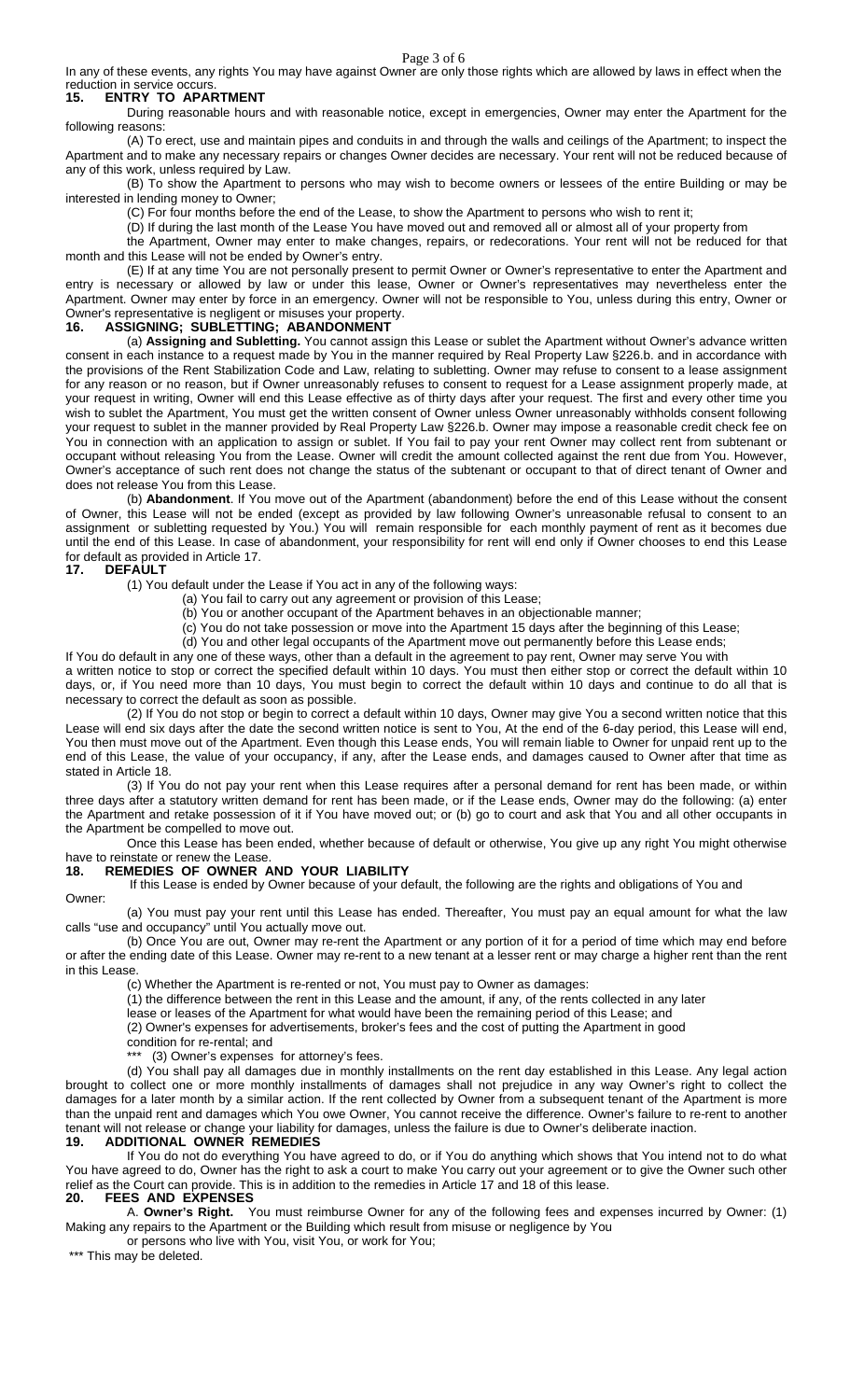#### Page 4 of 6

(2) Repairing or replacing any appliance damaged by Your misuse or negligence;

(3) Correcting any violations of city, state or federal laws or orders and regulations of insurance rating organizations concerning the Apartment or the Building which You or persons who live with You, visit You, or work for You have caused;

(4) Preparing the Apartment for the next tenant if You move out of your Apartment before the Lease

ending date;

\*\*\* (5) Any legal fees and disbursements for legal actions or proceedings brought by Owner against You because of a Lease default by You or for defending lawsuits brought against Owner because of your actions;

(6) Removing all of your property after this Lease is ended;

(7) All other fees and expenses incurred by Owner because of your failure to obey any other provisions

and agreements of this Lease; These fees and expenses shall be paid by You to Owner as additional rent within 30 days after You receive

Owner's bill or statement. If this Lease has ended when these fees and expenses are incurred, You will still be liable to Owner for the same amount as damages.

B. **Tenant's Right**. Owner agrees that unless sub-paragraph 5 of this Article 20 has been stricken out of this Lease You have the right to collect reasonable legal fees and expenses incurred in a successful defense by You of a lawsuit brought by Owner against You or brought by You against Owner to the extent provided by Real Property Law, section 234.<br>21. PROPERTY LOSS, DAMAGES OR INCONVENIENCE **21. PROPERTY LOSS, DAMAGES OR INCONVENIENCE**

Unless caused by the negligence or misconduct of Owner or Owner's agents or employees, Owner or Owner's agents and employees are not responsible to You for any of the following: (1) any loss of or damage to You or your property in the Apartment or the Building due to any accidental or intentional cause, even a theft or another crime committed in the Apartment or elsewhere in the Building; (2) any loss of or damage to your property delivered to any employee of the Building (i.e., doorman, superintendent, etc.); or (3) any damage or inconvenience caused to You by actions, negligence or violations of a Lease by any other tenant or person in the Building except to the extent required by law.

Owner will not be liable for any temporary interference with light, ventilation, or view caused by construction

by or in behalf of Owner. Owner will not be liable for any such interference on a permanent basis caused by construction on any parcel of land not owned by Owner. Also, Owner will not be liable to You for such interference caused by the permanent closing, darkening or blocking up of windows, if such action is required by law. None of the foregoing events will cause a suspension or reduction of the rent or allow You to cancel the Lease.

#### **22. FIRE OR CASUALTY**

A. If the Apartment becomes unusable, in part or totally, because of fire, accident or other casualty, this Lease will continue unless ended by Owner under C below or by You under D below. But the rent will be reduced immediately. This reduction will be based upon the part of the Apartment which is unusable.

B. Owner will repair and restore the Apartment, unless Owner decides to take actions described in paragraph C below.

C. After a fire, accident or other casualty in the Building, Owner may decide to tear down the Building or to substantially rebuild it. In such case, Owner need not restore the Apartment but may end this Lease. Owner may do this even if the Apartment has not been damaged, by giving You written notice of this decision within 30 days after the date when the damage occurred. If the Apartment is usable when Owner gives You such notice, this Lease will end 60 days from the last day of the calendar month in which You were given the notice.

D. If the Apartment is completely unusable because of fire, accident or other casualty and it is not repaired in 30 days, You may give Owner written notice that You end the Lease. If You give that notice, this Lease is considered ended on the day that the fire, accident or casualty occurred. Owner will refund your security deposit and the pro-rata portion of rents paid for the month in which the casualty happened.

E. Unless prohibited by the applicable insurance policies, to the extent that such insurance is collected, You and Owner release and waive all right of recovery against the other or anyone claiming through or under each by way of subrogation.<br>23. PUBLIC TAKING **23. PUBLIC TAKING**

The entire building or a part of it can be acquired (condemned) by any government or government agency for

a public or quasi-public use or purpose. If this happens, this Lease shall end on the date the government or agency take title, You shall have no claim against Owner for any damage resulting; You also agree that by signing this Lease, You assign to Owner any claim against the Government or Government agency for the value of the unexpired portion of this Lease.

#### **24. SUBORDINATION CERTIFICATE AND ACKNOWLEDGEMENTS**

All leases and mortgages of the Building or of the land on which the Building is located, now in effect or made after this Lease is signed, come ahead of this Lease. In other words, this Lease is " subject and subordinate to" any existing or future lease or mortgage on the Building or land, including any renewals, consolidations, modifications and replacements of these leases or mortgages. If certain provisions of any of these leases or mortgages come into effect, the holder of such lease or mortgage can end this Lease. If this happens, You agree that You have no claim against Owner or such lease or mortgage holder. If Owner requests, You will sign promptly an acknowledgement of the "subordination" in the form that Owner requires.

You also agree to sign (if accurate) a written acknowledgement to any third party designated by Owner that this Lease is in effect, that Owner is performing Owner's obligations under this Lease and that you have no present claim against Owner. **25. TENANT'S RIGHT TO LIVE IN AND USE THE APARTMENT**

If You pay the rent and any required additional rent on time and You do everything You have agreed to do in this Lease, your tenancy cannot be cut off before the ending date, except as provided for in Articles 22, 23, and 24.

#### **26. BILLS AND NOTICE**

A. Notices to You. Any notice from Owner or Owner's agent or attorney will be considered properly given to

You if it (1) is in writing; (2) is signed by or in the name of Owner or Owner's agent; and (3) is addressed to You at the Apartment and delivered to You personally or sent by registered or certified mail to You at the Apartment. The date of service of any written notice by Owner to you under this agreement is the date of delivery or mailing of such notice.

B. Notices to Owner. If You wish to give a notice to Owner, You must write it and deliver it or send it by registered or certified mail to Owner at the address noted on page 1 of this Lease or at another address of which Owner or Agent has given You written notice.<br>27. **GIVIN** 

#### **27. GIVING UP RIGHT TO TRIAL BY JURY AND COUNTERCLAIM**

A. Both You and Owner agree to give up the right to a trial by jury in a court action, proceeding or counter claim on any matters concerning this Lease, the relationship of You and Owner as Tenant and Landlord or your use or occupancy of the Apartment. This agreement to give up the right to a jury trial does not include claims for personal injury or property damage.

B. If Owner begins any court action or proceeding against You which asks that You be compelled to move out, You cannot make a counterclaim unless You are claiming that Owner has not done what Owner is supposed to do about the condition of the Apartment or the Building.

\*\*\* This may be deleted.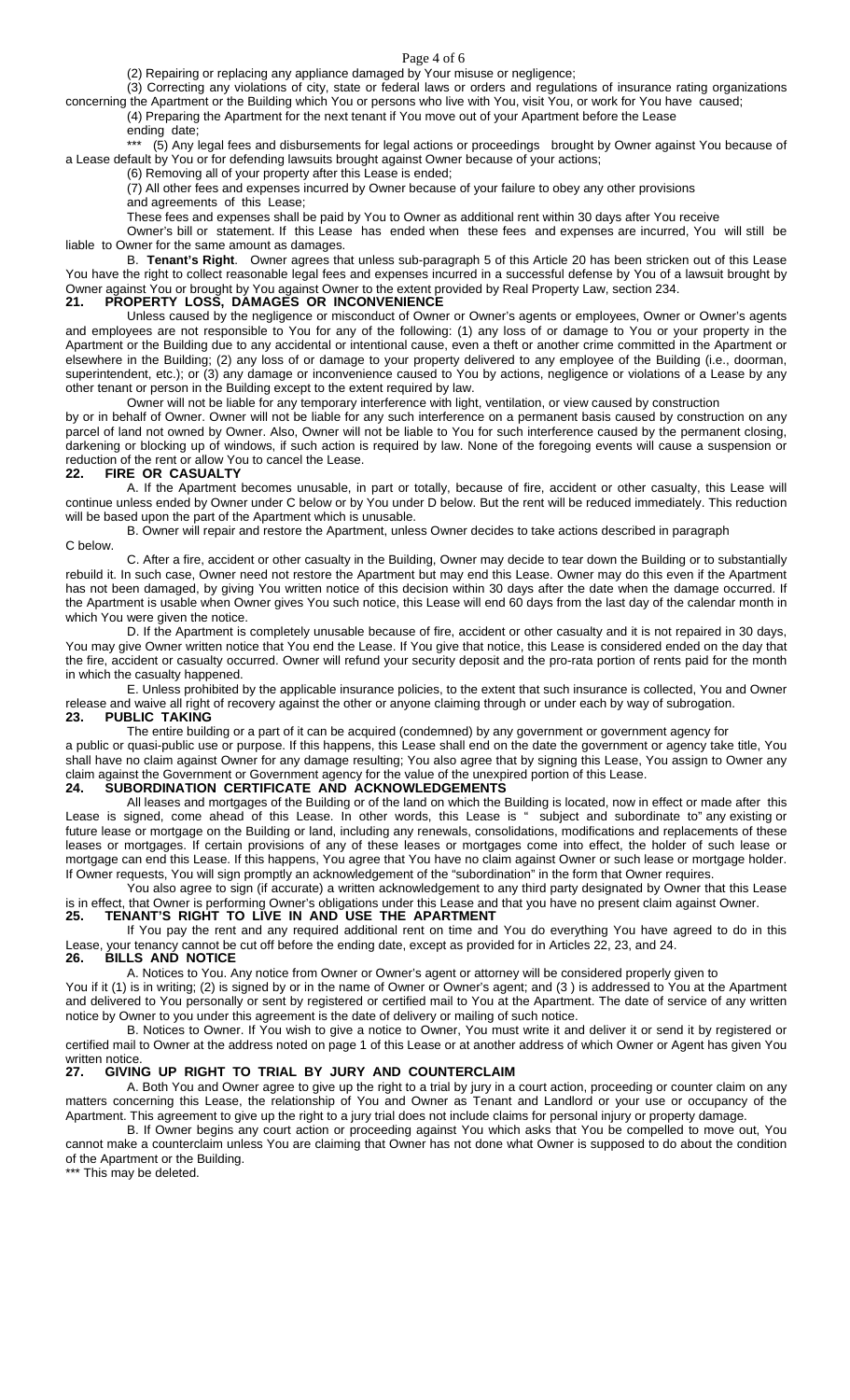#### Page 5 of 6

## **28. NO WAIVER OF LEASE PROVISIONS**

A. Even if Owner accepts your rent or fails once or more often to take action against You when You have not done what You have agreed to do in this Lease, the failure of Owner to take action or Owner's acceptance of rent does not prevent Owner from taking action at a later date if You again do not do what You have agreed to do.

B. Only a written agreement between You and Owner can waive any violation of this Lease.

C. If You pay and Owner accepts an amount less than all the rent due, the amount received shall be considered

to be in payment of all or a part of the earliest rent due. It will not be considered an agreement by Owner to accept this lesser amount in full satisfaction of all of the rent due.

D. Any agreement to end this Lease and also to end the rights and obligations of You and Owner must be in writing, signed by You and Owner or Owner's agent. Even if You give keys to the Apartment and they are accepted by any employee, or agent, or Owner, this Lease is not ended.

#### **29. CONDITION OF THE APARTMENT**

When You signed this Lease, You did not rely on anything said by Owner, Owner's agent or superintendent about the physical condition of the Apartment, the Building or the land on which it is built. You did not rely on any promises as to what would be done, unless what was said or promised is written in this Lease and signed by both You and Owner or found in Owner's floor plans or brochure shown to You before You signed the Lease. Before signing this Lease, You have inspected the apartment and You accept it in its present condition "as is," except for any condition which You could not reasonably have seen during your inspection. You agree that Owner has not promised to do any work in the Apartment except as specified in attached " Work" rider. **30. RENT INCREASE FOR MAJOR CAPITAL IMPROVEMENT**

Owner advises you that an application for increase in stabilized rent on the ground of a building-wide major capital<br>
Docket No.<br>
Docket No.<br>
Docket No. Docket No. 1880 Contract Docket No. 2010 Contract and Docket No. 2010 Contract Docket No. 2010

the State Division of Housing and Community Renewal (Agency). Such application involves the following major capital improvements which are now completed or in progress:

You agree that the stabilized rent herein may be increased during the term of this lease by reason of such improvement as of a date and in the amount permitted by an order from the Agency.

#### **31. DEFINITIONS**

A. Owner: The term "Owner" means the person or organization receiving or entitled to receive rent from You or the Apartment at any particular time other than a rent collector or managing agent of Owner. "Owner"includes the owner of the land or Building, a lessor, or sublessor of the land or Building and a mortgagee in possession. It does not include a former owner, even if the former owner signed this Lease.

B. You: The Term "You" means the person or persons signing this Lease as Tenant and the successors and assigns of the signer. This Lease has established a tenant-landlord relationship between You and Owner.

## **32. SUCCESSOR INTERESTS**

The agreements in this Lease shall be binding on Owner and You and on those who succeed to the interest of Owner or You by law, by approved assignment or by transfer.

#### **Owners Rules - a part of this lease - see page 6**

TO CONFIRM OUR AGREEMENTS, OWNER AND YOU RESPECTIVELY SIGN THIS LEASE AS OF THE DAY AND YEAR FIRST WRITTEN ON PAGE 1.

#### Witnesses

| Owner's Signature  | [L.S.] |
|--------------------|--------|
| Tenant's Signature | [L.S.] |
| Tenant's Signature | [L.S.] |

## **GUARANTY**

The undersigned Guarantor guarantees to Owner the strict performance of and observance by Tenant of all the agreements, provisions and rules in the attached Lease. Guarantor agrees to waive all notices when Tenant is not paying rent or not observing and complying with all of the provisions of the attached Lease. Guarantor agrees to be equally liable with Tenant so that Owner may sue Guarantor directly without first suing Tenant. The Guarantor further agrees that his guaranty shall remain in full effect even if the Lease is renewed, changed or extended in any way and even if Owner has to make a claim against Guarantor. Owner and Guarantor agree to waive trial by jury in any action, proceeding or counterclaim brought against the other on any matters concerning the attached Lease or the Guaranty.

Dated, New York City

extending the Microsoft Contract of Microsoft Contract Contract Contract Contract Contract Contract Contract Contract Contract Contract Contract Contract Contract Contract Contract Contract Contract Contract Contract Contr

. Address

**kar**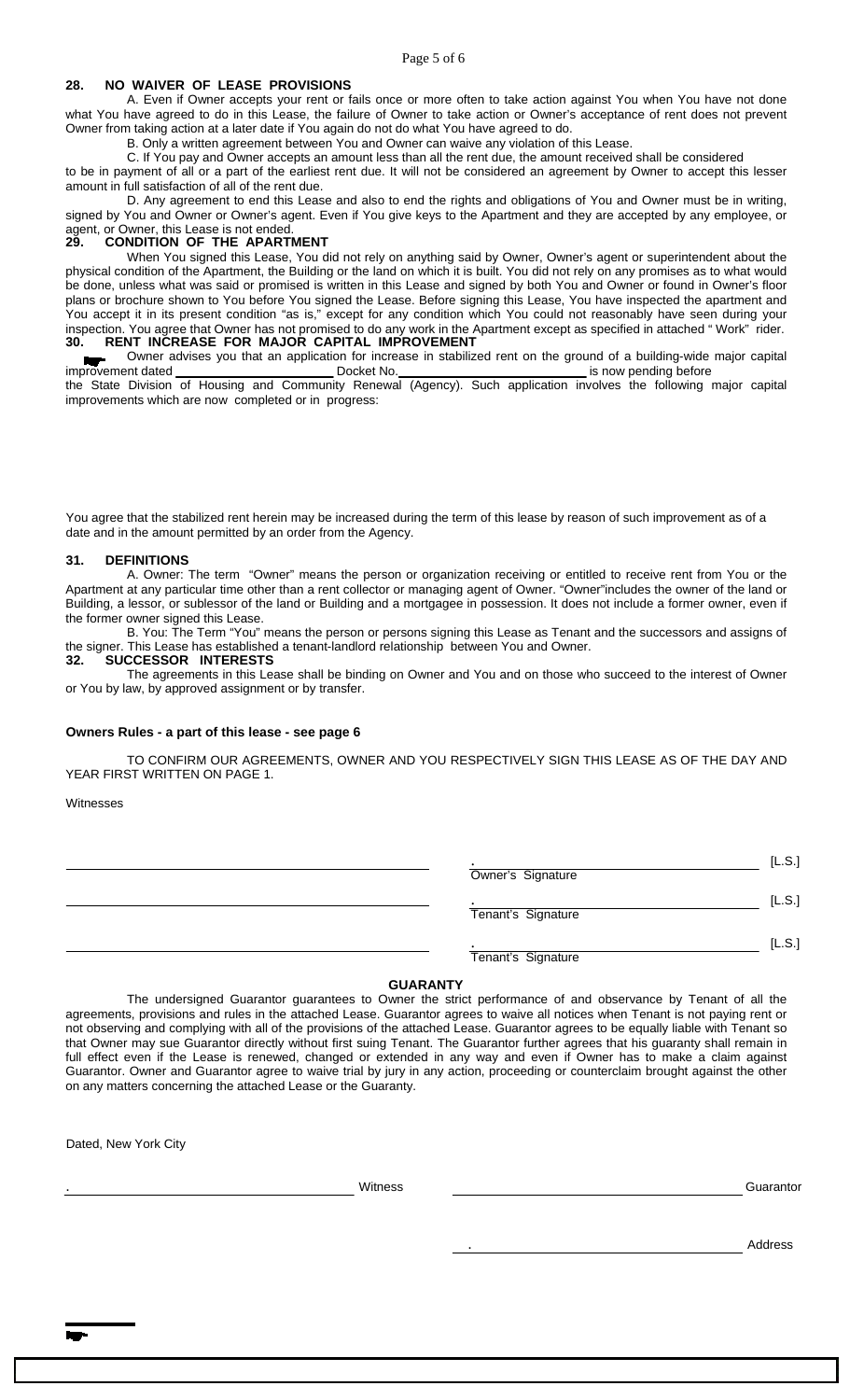| Apartment | rage o or o                                                                       |
|-----------|-----------------------------------------------------------------------------------|
| Premises  |                                                                                   |
| Tenant    |                                                                                   |
| Expires   |                                                                                   |
|           |                                                                                   |
|           | STANDARD FORM OF APARTMENT<br><b>Lease</b>                                        |
|           | The Real Estate Board of New York, Inc.                                           |
|           | Copyright 1988. All rights Reserved. Reproduction in whole or in part prohibited. |

Page 6 of 6

## **ATTACHED RULES WHICH ARE A PART OF THE LEASE AS PROVIDED BY ARTICLE 11**

#### **Public Access Ways**

1. (a) Tenants shall not block or leave anything in or on fire escapes, the sidewalks, entrances, driveways, elevators, stairways, or halls. Public access ways shall be used only for entering and leaving the Apartment and the Building. Only those elevators and passageways designated by Owner can be used for deliveries.

(b) Baby carriages, bicycles or other property of Tenants shall not be allowed to stand in the halls, passageways, public areas or courts of the Building.

#### **Bathroom and Plumbing Fixtures**

The bathrooms, toilets and wash closets and plumbing fixtures shall only be used for the purposes for which they were designed or built; sweepings, rubbish bags, acids or other substances shall not be placed in them.

**Refuse** Carpets, rugs or other articles shall not be hung or shaken out of any window of the Building. Tenants shall not sweep or throw

or permit to be swept or thrown any dirt, garbage or other substances out of the windows or into any of the halls, elevators or elevator shafts. Tenants shall not place any articles outside of the Apartment or outside of the building except in safe containers and only at places chosen by Owner.

## **Elevators**

4. All non-automatic passenger and service elevators shall be operated only by employees of Owner and must not in any event be interfered with by Tenants. The service elevators, if any, shall be used by servants, messengers and trades people for entering and leaving, and the passenger elevators, if any, shall not be used by them for any purpose . Nurses with children, however, may use the passenger elevators.

#### **Laundry**

5. Laundry and drying apparatus, if any, shall be used by Tenants in the manner and at the times that the superintendent or other representative of Owner may direct. Tenants shall not dry or air clothes on the roof.

## **Keys and Locks**

6. Owner may retain a pass key to the apartment. Tenants may install on the entrance of the Apartment an additional lock of not more than three inches in circumference. Tenants may also install a lock on any window but only in the manner provided by law. Immediately upon making any installation of either type, Tenants shall notify Owner or Owner's agent and shall give Owner or Owner's agent a duplicate key. If changes are made to the locks or mechanism installed by Tenants, Tenants must deliver keys to Owner. At the end of this Lease, Tenants must return to Owner all keys either furnished or otherwise obtained. If Tenants lose or fail to return any keys which were furnished to them, Tenants shall pay to Owner the cost of replacing them. **Noise**

7. Tenants, their families, guests, employees, or visitors shall not make or permit any disturbing noises in the Apartment or Building or permit anything to be done that will interfere with the rights, comforts or convenience of other tenants. Also, Tenants shall not play a musical instrument or operate or allow to be operated a phonograph, radio or television set so as to disturb or annoy any other occupant of the Building.

## **No Projections**

8. An aerial may not be erected on the roof or outside wall of the Building without the written consent of Owner. Also, awnings or other projections shall not be attached to the outside walls of the Building or to any balcony or terrace.

**No Pets**

9. Dogs or animals of any kind shall not be kept or harbored in the Apartment, unless in each instance it be expressly permitted in writing by Owner. This consent, if given, can be taken back by Owner at any time for good cause on reasonably given notice. Unless carried or on a leash, a dog shall not be permitted on any passenger elevator or in any public portion of the building. Also, dogs are not permitted on any grass or garden plot under any condition. BECAUSE OF THE HEALTH HAZARD AND POSSIBLE DISTURBANCE OF OTHER TENANTS WHICH ARISE FROM THE UNCONTROLLED PRESENCE OF ANIMALS, ESPECIALLY DOGS, IN THE BUILDING, THE STRICT ADHERENCE TO THE PROVISIONS OF THIS RULE BY EACH TENANT IS A MATERIAL REQUIREMENT OF EACH LEASE. TENANTS' FAILURE TO OBEY THIS RULE SHALL BE CONSIDERED A SERIOUS VIOLATION OF AN IMPORTANT OBLIGATION BY TENANT UNDER THIS LEASE. OWNER MAY ELECT TO END THIS LEASE BASED UPON THIS VIOLATION.

**Moving**<br>10. Tenants can use the elevator to move furniture and possessions only on designated days and hours. Owner shall not be liable for any costs, expenses or damages incurred by Tenants in moving because of delays caused by the unavailability of the elevator. **Floors**

11. Apartment floors shall be covered with rugs or carpeting to the extent of at least 80% of the floor area of each room excepting only kitchens, pantries, bathrooms and hallways. The tacking strip for wall-to-wall carpeting will be glued, not nailed to the floor. **Window Guards**

12. IT IS A VIOLATION OF LAW TO REFUSE, INTERFERE WITH INSTALLATION, OR REMOVE WINDOW GUARDS WHERE REQUIRED. (SEE ATTACHED WINDOW GUARD RIDER)